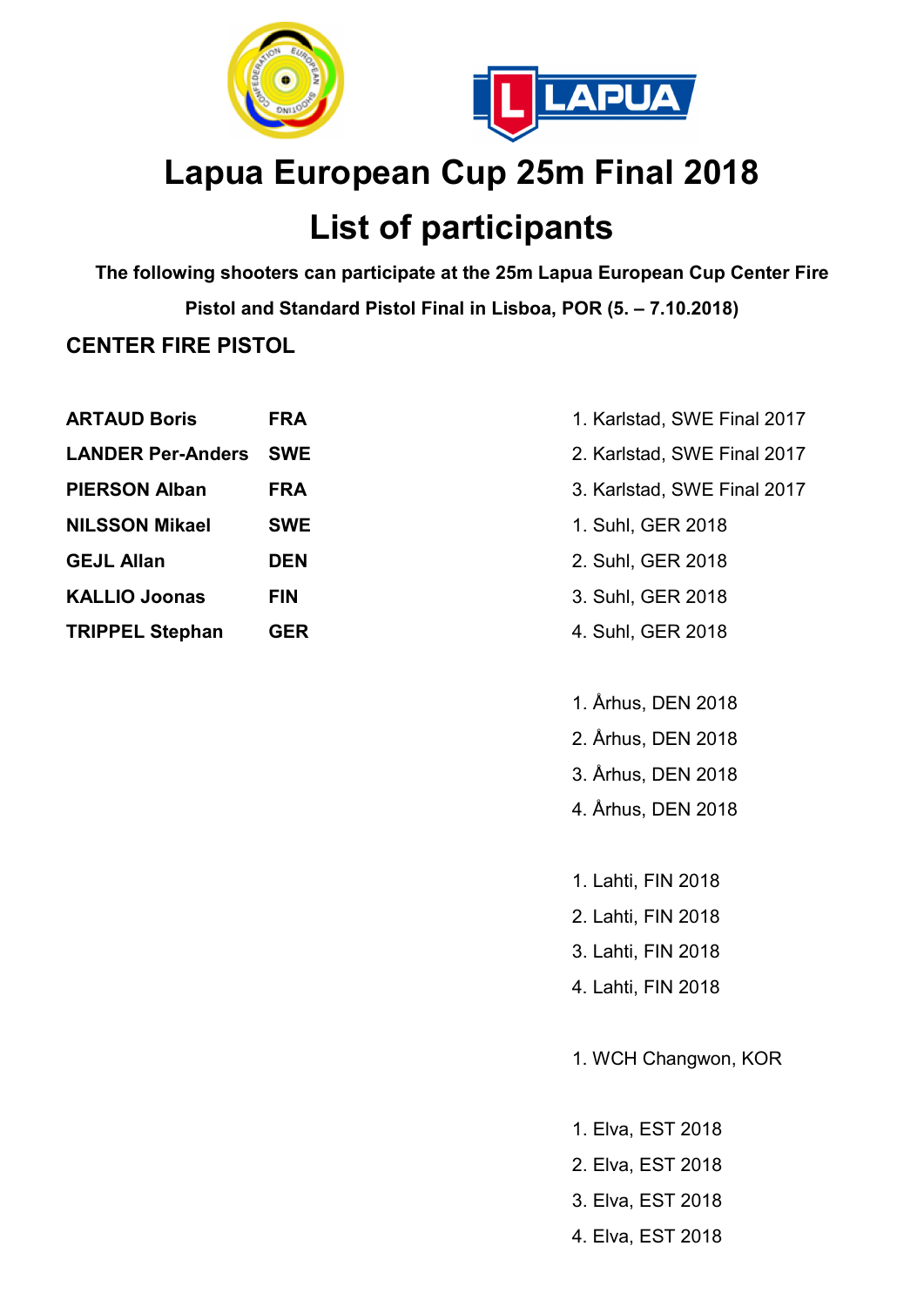#### STANDARD PISTOL

| <b>COSTA Joao</b>            | <b>POR</b> |
|------------------------------|------------|
| <b>LANDER Per-Anders SWE</b> |            |
| <b>KIEFER Frank</b>          | <b>FRA</b> |
| <b>TRIPPEL Stephan</b>       | <b>GER</b> |
| <b>SERVAIS Denis</b>         | BEL        |
| <b>LÖTCHER Sandro</b>        | <b>SUI</b> |
| <b>GEJL Allan</b>            | <b>DEN</b> |

- **COSTA 1. Karlstad, SWE Final 2017**
- LANDER PERCEPTION CONTROLLER SWE Final 2017
- A 3. Karlstad, SWE Final 2017
- **TRIPPEL Stephan GER 2018** 
	- 2. Suhl, GER 2018
	- 3. Suhl, GER 2018
- **Allan Den 2018 Allan Den 2018 Allan Den 2018** 
	- 1. Århus, DEN 2018
	- 2. Århus, DEN 2018
	- 3. Århus, DEN 2018
	- 4. Århus, DEN 2018
	- 1. Lahti, FIN 2018
	- 2. Lahti, FIN 2018
	- 3. Lahti, FIN 2018
	- 4. Lahti, FIN 2018
	- 1. WCH Changwon, KOR
	- 1. Elva, EST 2018
	- 2. Elva, EST 2018
	- 3. Elva, EST 2018
	- 4. Elva, EST 2018